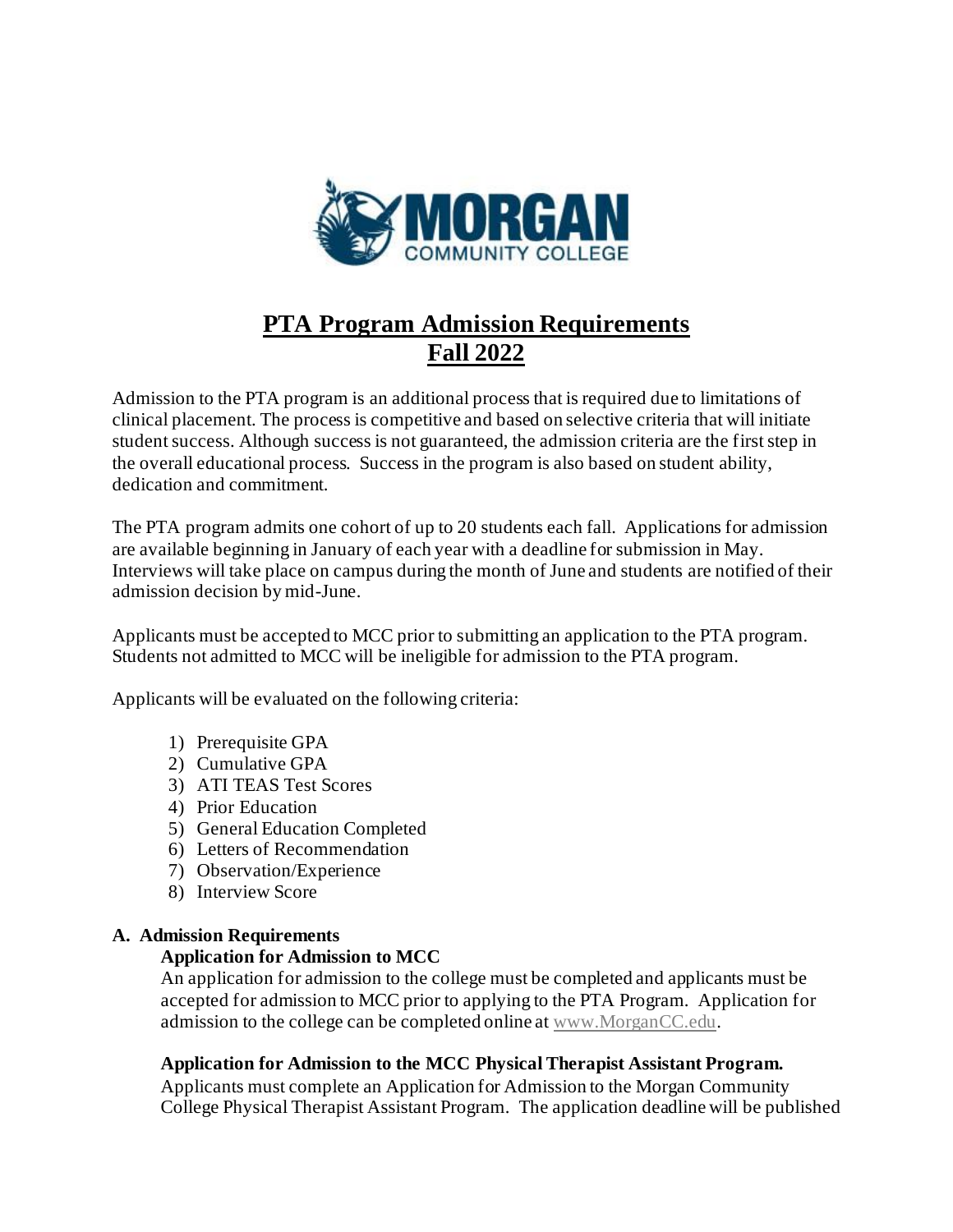annually and will typically be in May of each year. While applications may be submitted early, they will not be evaluated until after the published deadline.

This application will be available in January and can be downloaded and printed from the PTA Program web page at<http://www.morgancc.edu/programs/all-programs/pta/>

The PTA program application can be submitted in person, by mail or electronically following the instructions on the application.

# **1. Prerequisite Courses GPA**

The following Prerequisite Courses must be completed with a minimum grade of "C" within 5 years of the application deadline and by the end of spring term prior to fall enrollment. A minimum combined GPA of 2.50 for these courses is required for admission. In the event of any repeat courses, one repeat will be allowed and the higher of the two grades will be accepted:

| <b>Course</b>  | Title                          | <b>Credit Hours</b> |
|----------------|--------------------------------|---------------------|
| <b>BIO 201</b> | Human Anatomy and Physiology I |                     |
| <b>HPR 138</b> | Intro to Medical Terminology   |                     |
| PHY 105        | Conceptual Physics             |                     |

# **2. Cumulative College GPA**

Official college transcripts must be sent directly from all institutions attended since high school to the Morgan Community College Registrar Office. The cumulative GPA requirement is based on all college level work. Failure to submit transcripts from all institutions attended is grounds for denial of admission to the program. A minimum combined GPA of 2.50 for all college level coursework is required for admission.

## **3. ATI TEAS Test**

Applicants must take the ATI TEAS Test for Allied Health Programs and scores are sent to the Morgan Community College Physical Therapist Assistant Program. A minimum cumulative score of 56 is required to qualify for admission.

The test may be taken on the specified testing dates, by appointment at the MCC testing center or at a testing center of the applicant's choice. The test may be taken more than once and the highest score will be accepted. Further information on the ATI TEAS Test can be found on the PTA Program web page at [http://www.morgancc.edu/programs/all](http://www.morgancc.edu/programs/all-programs/pta/)[programs/pta/](http://www.morgancc.edu/programs/all-programs/pta/)

## **4. Prior Education**

Admission scoring points are awarded based on prior college achievement. Applicants that have earned a higher number of credit hours and/or degrees will receive additional points toward their overall admission score.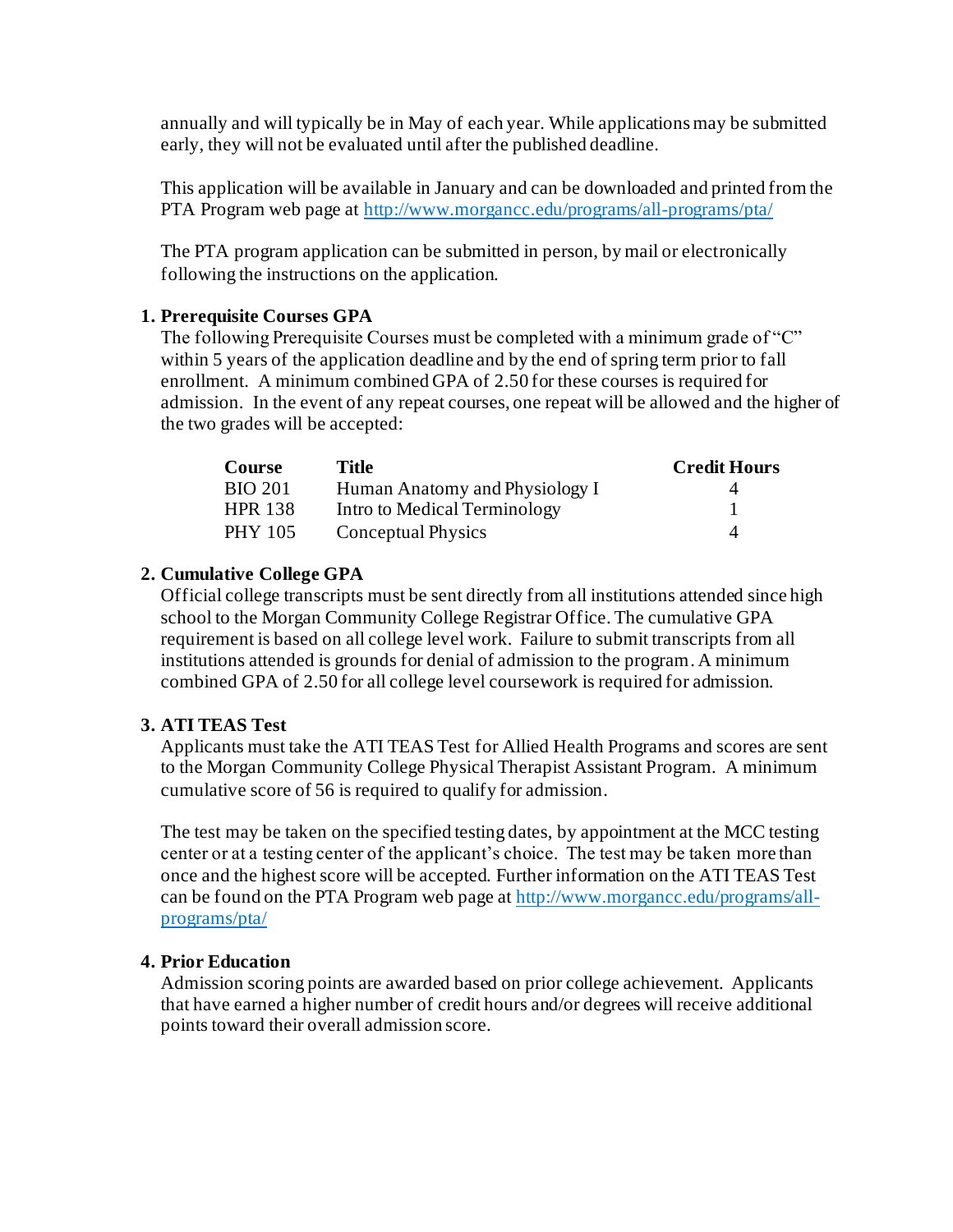#### **5. General Education Completed**

The Associate of Applied Science in Physical Therapist Assistant degree includes three general education requirements in addition to the prerequisite and technical courses. Applicants that have completed one or more of these general education requirements will receive additional points toward their overall admission score.

### **6. Letters of Recommendation**

Two letters of recommendation, one from a physical therapist or physical therapist assistant, are required and are submitted with the application for admission. Only two letters will be accepted and each must be on the letter of recommendation form provided in the application packet.

## **7. Volunteer/Observation or Internship/Work Experience**

Documentation of a minimum of 24 Work-Related, Internship or Volunteer/Observation Hours completed in the field of physical therapy within the past 2 years is required. A minimum of 12 hours in each of at least two different settings.

Those applicants completing additional hours above the minimum requirement and/or possessing work related experience will earn additional points toward their overall admission score.

To be considered "work-related" the experience must involve direct client care in the field of physical therapy or rehabilitation. Final decision on the designation of "work-related" is at the discretion of the PTA Program Director. Hours must be documented on the workplace experience form provided in the application packet.

## **8. Interview**

Those meeting the minimum requirements and possess a minimum admission score of 8/29 will be invited to campus to interview with the PTA Program Director, the Health Occupations Advisor and one PTA faculty member. Applicants must pass the interview to qualify for admission, regardless of overall admission score.

## **B. Admission Scoring**

A minimum total score of 9/33 after the interview process is complete is required for admission to the program. A score of zero  $(0)$  on any component of the admission scoring system shall disqualify a candidate for admission to the PTA program.

The program will admit up to 20 qualified applicants each year based on the admission scoring system. Those students that meet the minimum score of 9/33 for the admission process after the interview, but are not selected for admission, will be placed on a wait list and may potentially be admitted to the program should one or more of the original accepted applicants give up their place in the class. The wait list will only be maintained until the first day of the fall semester for which the applicant has applied.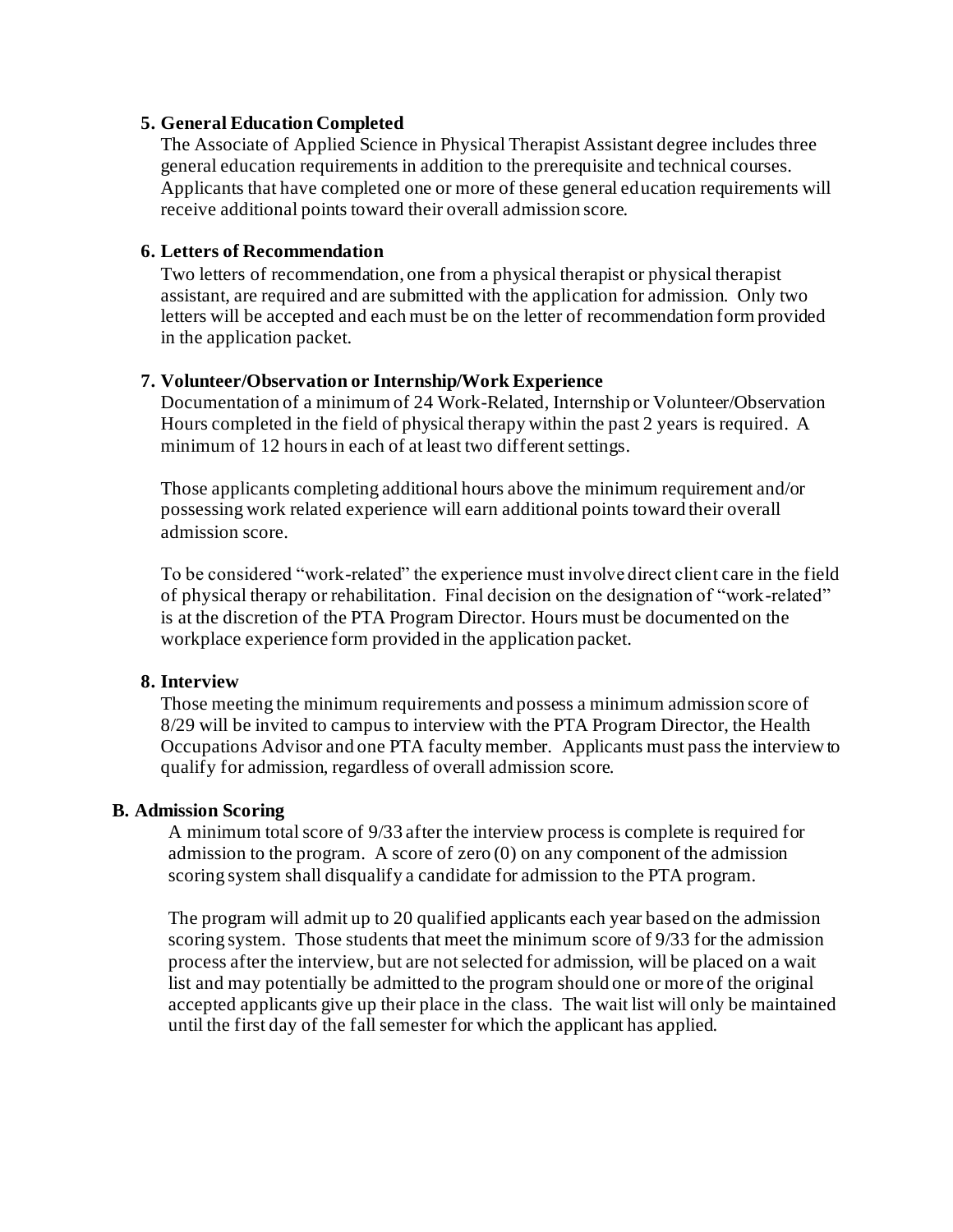In the event of equal admission scores for one or more applicants, cumulative college GPA will be used as the tie breaking method to determine which student is placed higher on the admissions or wait list.

Applicants will be placed on the wait list in order of their total score in the admission process, will be notified of their position on the list, and will be contacted via email of any change in their status on the list. Should a position in the class become available to a student on the wait list, they will be notified in writing, via email or phone at the discretion of the Program Director.

Those applicants not admitted from the wait list are not guaranteed admission in subsequent years and will be required to complete the admissions process as a new applicant. Such applicants are encouraged to schedule a meeting with the Program Director to develop a plan for improving their chances of admission.

| 1.PREREQUISITE COURSES<br><b>GPA</b> | <b>Below 2.50</b> |   |
|--------------------------------------|-------------------|---|
|                                      | $2.50 - 2.75$     | * |
|                                      | 2.76-2.99         |   |
|                                      | $3.0 - 3.49$      |   |
|                                      | $3.5 - 4.0$       |   |

**1. Admission Scoring System**

The following admission scoring system will be utilized:

| <b>2.CUMULATIVE COLLEGE</b> | <b>Below 2.50</b> |   |
|-----------------------------|-------------------|---|
| <b>GPA</b>                  |                   |   |
|                             | $2.50 - 2.75$     | * |
|                             | 2.76-2.99         |   |
|                             | $3.0 - 3.49$      |   |
|                             | $3.5 - 4.0$       |   |

| 3. ATI TEAS SCORING* | Below 56    |  |
|----------------------|-------------|--|
|                      | 56-61       |  |
|                      | 61-65       |  |
|                      | 66-70       |  |
|                      | 71 or above |  |

| <b>4. PRIOR EDUCATION</b> | College credits $<$ 12 hours  | 1 * |
|---------------------------|-------------------------------|-----|
|                           | College credits $> 12$ hours  |     |
|                           | <b>Associates Degree</b>      |     |
|                           | <b>BA/BS</b> Degree or Higher |     |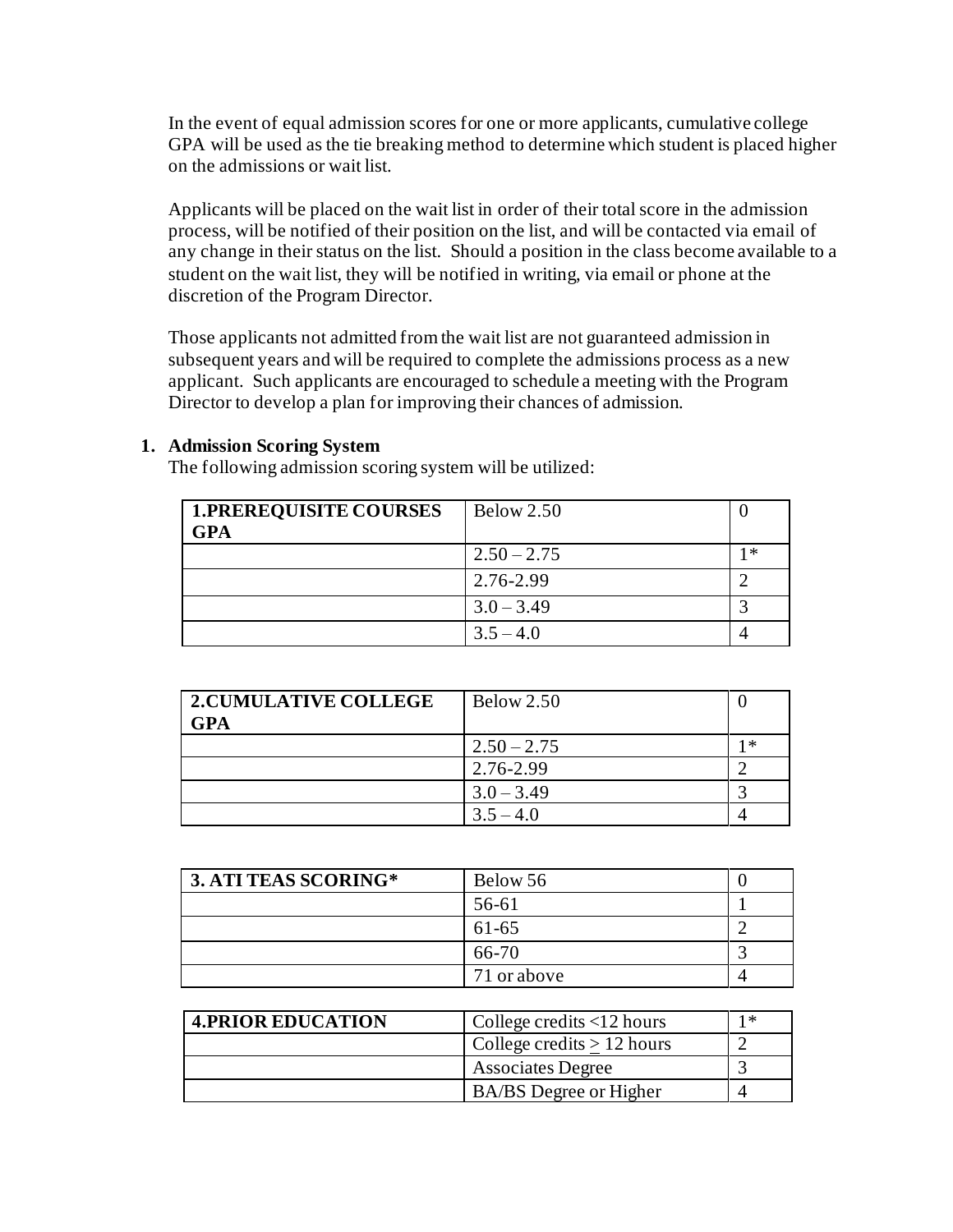| <b>5.GENERAL EDUCATION</b><br><b>COLLEGE COURSES</b><br><b>COMPLETED</b> |                    |  |
|--------------------------------------------------------------------------|--------------------|--|
| Grade of "C" or higher required                                          | <b>ENG 121</b>     |  |
| (1 point each)                                                           | PSY 101 or PSY 235 |  |
|                                                                          | COM 115 or COM 125 |  |
| latal                                                                    |                    |  |

| 7.LETTERS OF REC | $PT$ or $PTA$ | -≭  |
|------------------|---------------|-----|
| points each      | Personal      | 1 ж |

| <b>6.OBSERVATION/EXPERIEN</b><br><b>CE</b> | <b>Setting 1</b> | <b>Setting 2</b> |
|--------------------------------------------|------------------|------------------|
| $0 - 11$                                   |                  |                  |
| $12+$ Hours Observation Only               | 1 *              | 1∗               |
| 25+ Hours Observation Only                 |                  |                  |
| 12+Hours Paid/Internship                   |                  |                  |
| $25 +$ Hours Paid/Internship               |                  |                  |
| Total (Maximum 4 pts. Each)                |                  |                  |

**Total Score Before The Interview: \_\_\_\_\_\_\_\_\_\_ (29 max.)**

| <b>8.INTERVIEW SCORE</b> | Excellent |   |
|--------------------------|-----------|---|
|                          | Very Good |   |
|                          | Good      |   |
|                          | Fair      | ∗ |
|                          | Poor      |   |

\**Minimum category score required*

**Total Score Including Interview: \_\_\_\_\_\_\_\_\_\_ (33 max.)**

## **C. Additional Program Admission Requirements**

If offered admission to the PTA program, continued enrollment is contingent on the following:

- 1. Students will be required to complete and pay for the background check prior to enrolling in the program and every two years thereafter, if applicable.
- 2. Pass a 10-panel drug screen upon enrolling in the program and during each fall semester in which they are enrolled.
- 3. Provide proof of current immunizations and influenza vaccine prior to enrolling in the program and prior to the start date of each fall semester in which they are enrolled.
- 4. Purchase required liability insurance at the MCC bookstore and provide proof of coverage to the PTA Program Director. Must be purchased prior to enrolling in the program and prior to the start date of each fall semester in which they are enrolled.